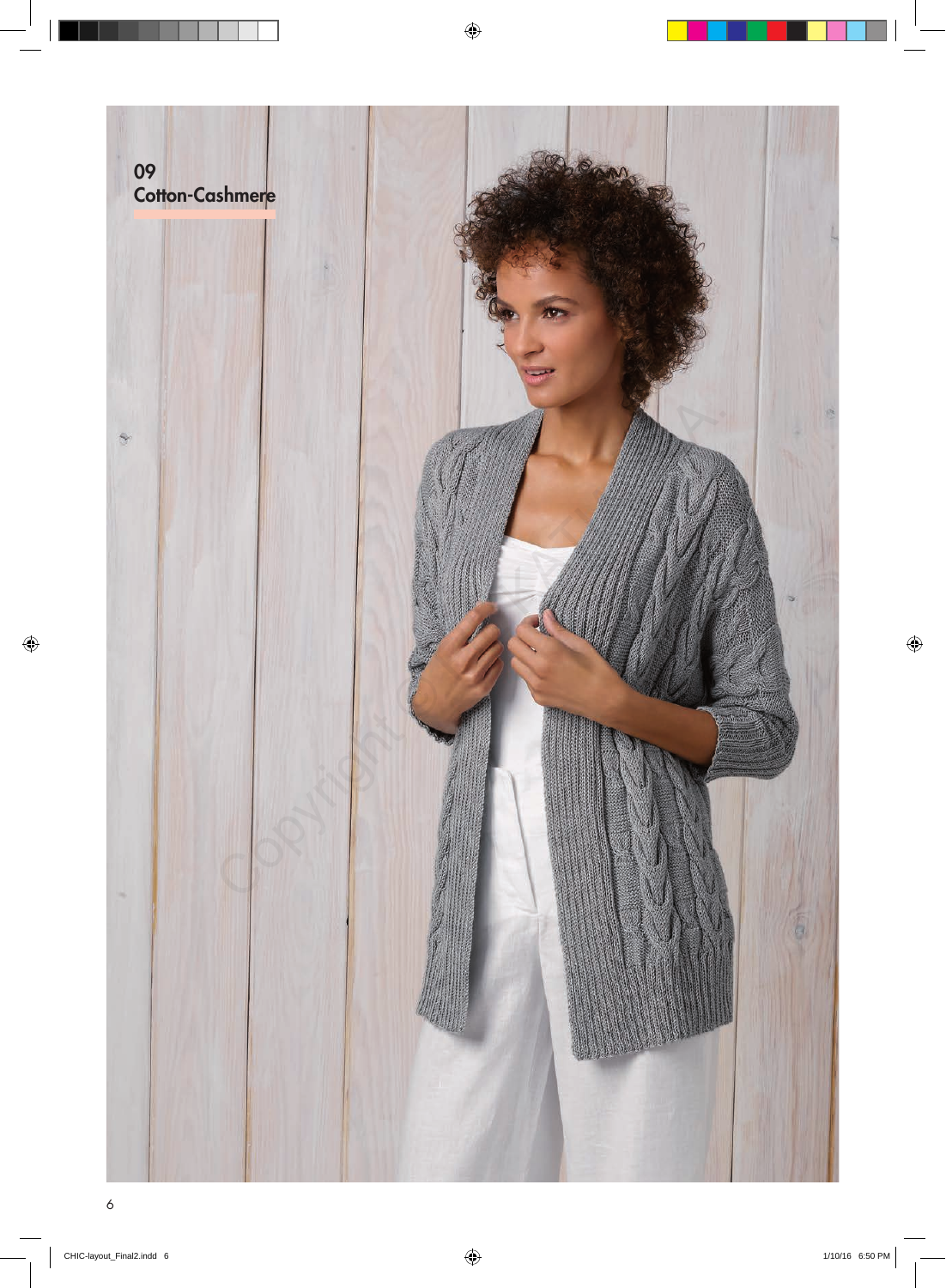#### **MUESTRA DEL PUNTO**

Las medidas que se dan son con la muestra planchada A p. trenzado, ag. nº 3 ½

10x10 cm. = 29,5 p. y 29 vtas.

#### **ESPALDA**

**Montar –a)** 154 p. **–b)** 168 p. **–c)** 180 p. **–d)** 196 p. Trab. a p. elástico 2x2. Empezando y terminando el elástico con **–a)** 2 p. der. **–b)** 3 p. der. **–c)** 3 p. der. **–d)** 3 p. der.

A 9 cm. de largo total, continuar trab. a p. trenzado según la letra **–a)** A **–b)** B **–c)** C **–d)** B del gráfico A.

**Mangas:** A 39 cm. de largo total, **aumentar** en ambos lados, en cada inicio de vta.: 6 veces 4 p., 2 veces 2 p.

**Nota:** trab. los p. aumentados a p. trenzado . Quedarán: **–a)** 210 p. **–b)** 224 p. **–c)** 236 p. **–d)** 252 p.

**Hombros:** A **–a)** 21,5 cm. **–b)** 22,5 cm. **–c)** 23,5 cm. **–d)** 24,5 cm. contando desde el inicio de las mangas, **cerrar** en ambos lados, en cada inicio de vta.:

**–a)** 3 veces 10 p., 5 veces 9 p.

**–b)** 8 veces 10 p.

**–c)** 3 veces 11 p., 5 veces 10 p.

**–d)** 8 veces 11 p.

**Escote:** A **–a)** 27 cm. **–b)** 28 cm. **–c)** 29 cm. **–d)** 30 cm. contando desde el inicio de las mangas, **cerrar** los **–a)** 60 p. **–b)** 64 p. **–c)** 70 p. **–d)** 76 p. restantes.

#### **DELANTERO DERECHO**

**Montar –a)** 101 p. **–b)** 107 p. **–c)** 116 p. **–d)** 124 p. Trab. a p. elástico 2x2. Empezando el elástico con 3 p. der. y terminando con **–a)** 2 p. rev. **–b)** 2 p. der. **–c)** 3 p. der. **–d)** 3 p. der. A 9 cm. de largo total, continuar trab. 32 p. a p. elástico 2x2 para la tapeta y **–a)** 69 p. **–b)** 75 p. **–c)** 84 p. **–d)** 92 p. a p. trenzado según la letra **-a)**  $D - b$ **)**  $E - c$ **)**  $F - d$ **)**  $G$  del gráfico A.

**Manga:** A 39 cm. de largo total, **aumentar** en el extremo izquierdo, en cada inicio de vta. del revés de la labor: 6 veces 4 p., 2 veces 2 p.

**Nota:** trab. los p. aumentados a p. trenzado . Quedarán: **–a)** 129 p. **–b)** 135 p. **–c)** 144 p. **–d)** 152 p.

**Escote:** A 21,5 cm. contando desde el inicio de la manga, **menguar** en el extremo derecho, a 32 p. de la orilla en cada vta. del derecho y revés de la labor:

- **–a)** 6 veces 2 p., 10 veces 1 p.
- **–b)** 6 veces 2 p., 11 veces 1 p.
- **–c)** 8 veces 2 p., 13 veces 1 p.
- **–d)** 9 veces 2 p., 14 veces 1 p.

# **Al mismo tiempo:**

**Hombro:** A **–a)** 21,5 cm. **–b)** 22,5 cm. **–c)** 23,5 cm. **–d)** 24,5 cm. contando desde el inicio de la manga, **cerrar** en el extremo izquierdo, en cada inicio de vta. del revés de la labor:

**–a)** 3 veces 10 p., 5 veces 9 p.

- **–b)** 8 veces 10 p.
- **–c)** 3 veces 11 p., 5 veces 10 p.
- **–d)** 8 veces 11 p.

Continuar trab. con los 32 p. restantes de la tapeta a p. elástico 2x2. Empezando y terminando el elástico con 3 p. der.

# MODELO 09 **FIL KATIA**



pág. 6

# COTTON-CASHMERE

# E SPAÑOL

**TALLAS: –a)** 38-40 **–b)** 42-44 **–c)** 46-48 **–d)** 50-52

El modelo fotografiado corresponde a la talla: **–a)** 38-40

#### **MATERIALES**

COTTON-CASHMERE col. 59: **–a)** 9 **–b)** 10 **–c)** 11 **–d)** 12 ovillos

| Agujas                      | <b>Puntos empleados</b>                                                                  |
|-----------------------------|------------------------------------------------------------------------------------------|
| $N^{\circ}$ 3 $\frac{1}{2}$ | • P. elástico 2x2<br>(ver pág. de p. básicos)<br>$\bullet$ P trenzado<br>(ver gráfico A) |

S

T

R

 $\mathsf{U}$ 

 $\subset$ 

 $\mathbf{I}$ 

∩

N

E

 $\mathcal{S}$ 

N

S

Τ

 $\mathsf{R}$ 

 $\cup$ 

 $\subset$ 

Τ

 $\mathbf{I}$ 

∩

N

S

INSTRUCCIONESINSTRUCTIONS 46 46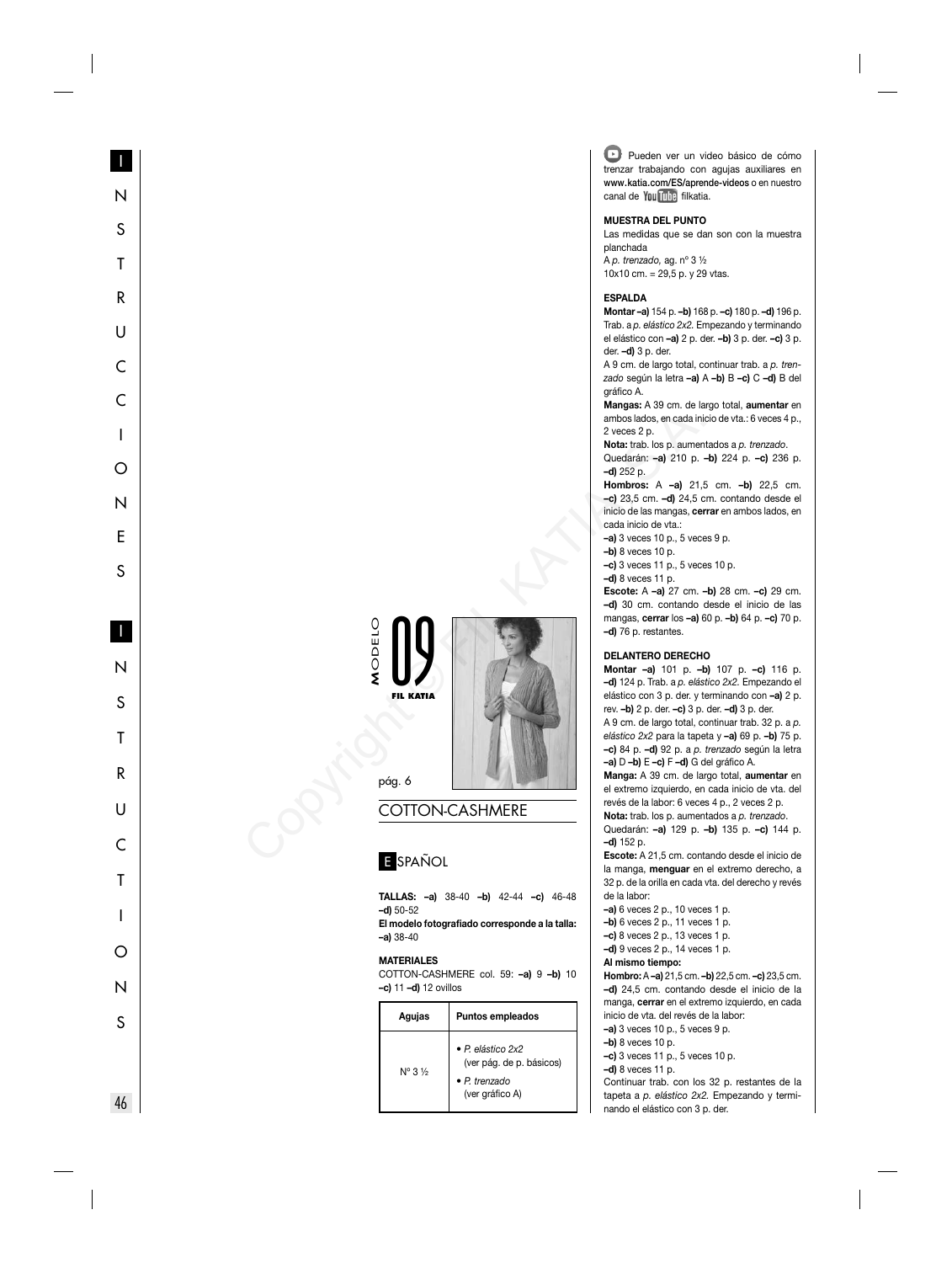#### **Gráfico A**

En las vtas. pares trab. los p. como se presenten

- R Repetir  $\Box$  1 p. der. 1 p. rev poner 3 p. en una ag. aux. por delante de la labor, trab. 3 p. der. y los 3 p. de la ag. aux. al der. - poner 4 p. en una ag. aux. por delante de la labor, trab. 4 p. der. y los 4 p. de la ag. aux. al der.
	- poner 4 p. en una ag. aux. por detrás de la labor, trab. 4 p. der. y los 4 p. de la ag. aux. al der.

## **Graph A**

On alternate rows work all sts as they present themselves

- R Repeat
- $\Box$  1 knit st
- 1 purl st
- $\bigcap$  slip 3 sts onto a cable needle, hold at front, K3, K3 from cable needle
- slip 4 sts onto a cable needle, hold at front, K4, K4 from cable needle
- $\bigcap$  slip 4 sts onto a cable needle, hold at back, K4, K4 from cable needle









### **Tira del escote para la espalda:**

A **–a)** 10 cm. **–b)** 11 cm. **–c)** 12 cm. **–d)** 13 cm. contando desde los p. cerrados del hombro, **cerrar** los p.

#### **DELANTERO IZQUIERDO**

Trab. igual que el delantero derecho pero a la **inversa**.

#### **CONFECCIÓN Y REMATE**

Toda la prenda se **cose** a p. de lado (ver pág. de p. básicos).

**Coser –a)** 26 cm. **–b)** 27,5 cm. **–c)** 28,5 cm. **–d)** 30 cm. para cada hombro.

**Unir** las dos tiras del escote y **coser** al escote de la espalda.

**Remate bajos mangas: Recoger** en el bajo de las mangas: **–a)** 62 p. **–b)** 66 p. **–c)** 70 p. **–d)** 74 p. Trab. a p. elástico 2x2. Empezando y terminando el elástico con 2 p. der.

A 15 cm. de largo total, **cerrar** todos los p. **Coser** lados y bajo de las mangas.

# E NGLISH

**SIZE: –a)** 41" **–b)** 44 7/8" **–c)** 48" **–d)** 52" fi nished bust measurement

**UK Sizes: –a)** 8-10 **–b)** 12-14 **–c)** 16-18 **–d)** 20-22

**The model in the photograph is wearing size –a)** 8-10

### **MATERIALS**

COTTON-CASHMERE: **–a)** 9 **–b)** 10 **–c)** 11 **–d)** 12 balls col. 59



**E** You can view a simple video that shows how to knit cables using a cable needle on **www . katia . com/EN/learn to knit-videos** or on our You Tube channel filkatia.

### **GAUGE**

The measurements are taken after blocking (pressing) the sample swatch Using size 4 needles in cable st: 29.5 sts & 29 rows = 4x4"

## **BACK**

**Cast on –a)** 154 **–b)** 168 **–c)** 180 **–d)** 196 sts. Work in 2x2 ribbing. Start and finish the ribbing with **–a)** K2 **–b)** K3 **–c)** K3 **–d)** K3. When back measures 3 1/2" (9 cm), measuring from the start, cont working in cable st following the letter **–a)** A **–b)** B **–c)** C **–d)** B of graph A. **Sleeves:** When back measures 15 3/8" (39 cm), measuring from the start, **increase** at each edge, at beg of every row: 4 sts 6 times, 2 sts 2 times.

**Note:** work the increases in cable st. Total: **–a)** 210 **–b)** 224 **–c)** 236 **–d)** 252 sts. **Shoulders:** When back measures **–a)** 8 1/2" (21.5 cm) **–b)** 8 7/8" (2.5 cm) **–c)** 9 1/4" (23.5 cm) **–d)** 9 5/8" (24.5 cm), measuring from start of

47